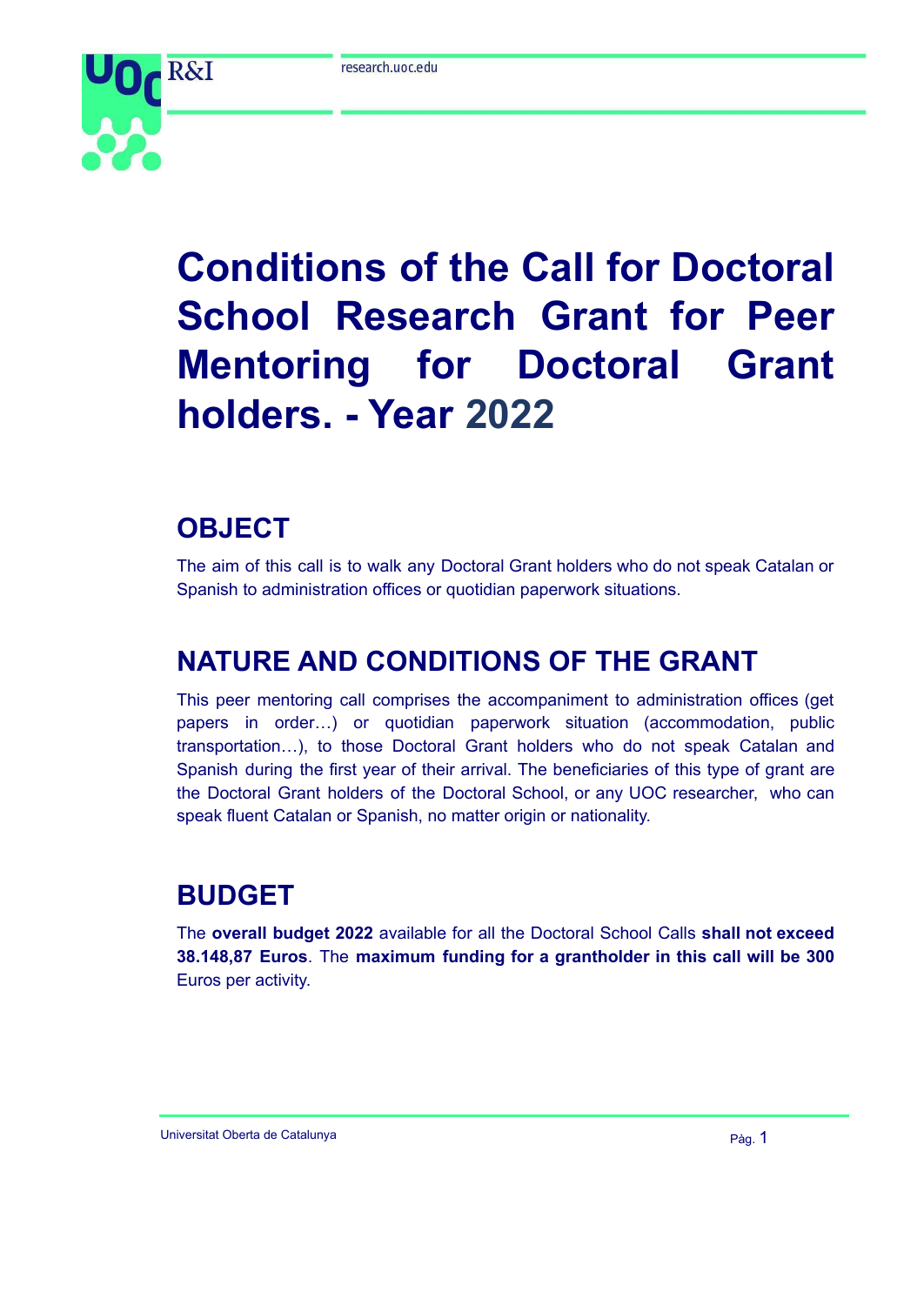

## **REQUIREMENTS AND OBLIGATIONS**

To receive a Doctoral School grant for the Peer Mentoring, the applicant must meet the following requirements and obligations:

- Completing the grant application form provided by the Doctoral School by entering to the GIR, at the "Portal Investigador".
- It is essential that the associated expenses are incurred between 1 January and 31 December 2022.
- Having the scientific production up to date in the GIR.

## **TIME LIMIT, FORMALISATION AND PROCESSING OF APPLICATIONS**

The period for submitted will be open until the budget is exhausted and as maximum till October 1<sup>st</sup>, 2022.

The applications may only be sent through the "Portal Investigador" at GIR tool, login to the link "Presentació de sol·licitud" inside the call's file.

Once the application has been completed at GIR tool, the applicant must send a message to the address [internal\\_grants\\_ri@uoc.edu](mailto:internal_grants_ri@uoc.edu) notifying his request

The applicant, in a maximum of 5 working days after the submission, will receive a confirmation email, from the Research and Innovation Office (ARI), of the correct submission.

For additional information or resolve queries do not hesitate to contact internal grants ri@uoc.edu.

#### **SELECTION**

The Doctoral School will evaluate the applications for this call and will rule on the awarding of Grant covered by this call.